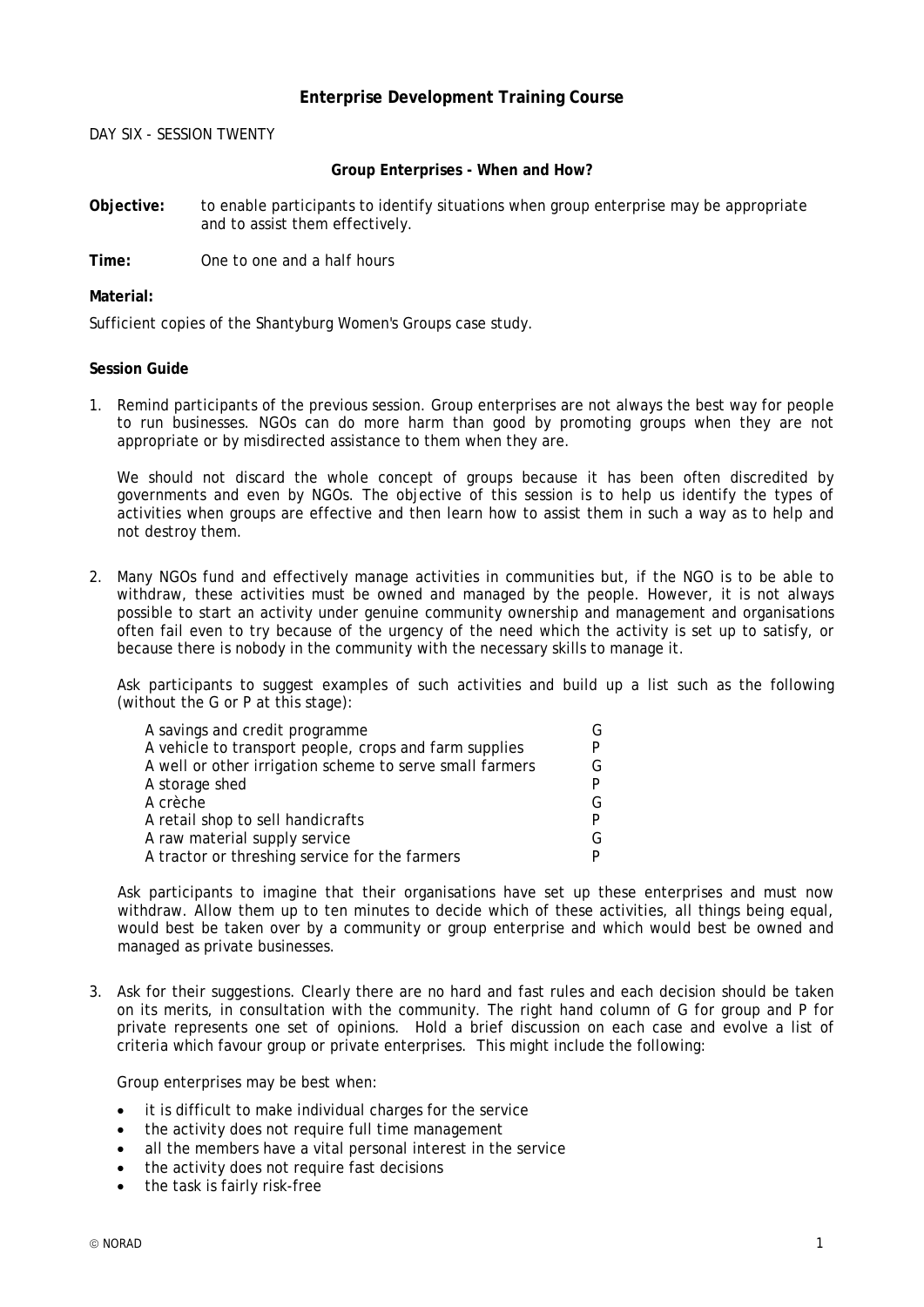Private enterprises may be best when:

- there are likely to be competitive suppliers, to prevent exploitation
- the activity needs instant decisions on issues such as prices
- the community will not all benefit equally from the service
- the activity involves high risks
- the activity demands very hard continuous commitment
- the activity is one where it is difficult to share the work

Remind participants that the choice should of course rest with the community. Nevertheless, an NGO must be ready to advise its clients, and such advice should be given not on the basis of any prejudice or ideological preference, but on a realistic assessment of what will be best for the people.

4. Distribute the handout, The Shantyburg Women's Groups. Allow participants up to twenty minutes to read it. If time allows, they may then discuss it in groups or they can be asked for their individual views.

The case study can be interpreted in many different ways. Encourage discussion and obtain suggestions such as:

- Organisations should avoid giving gifts to anyone, since this 'pollutes' people's motives for participating in any future activities the organisation may undertake.
- Even matching grants can be dangerous. People can never have the same sense of responsibility for money which is not their own.
- The best policy for an outside change agent is often to float ideas and then leave people to do what they want to do. Too much follow-up can be worse than too little.
- People should be allowed to sort out their own problems whenever possible. Any intervention to exclude Mrs. A would in fact have been disastrous.
- 5. The case study showed how groups can be very effective indeed and participants should have many similar examples. Groups are like sensitive plants, however - it is very easy to starve them but they can also be killed by over-feeding. It is important for outsiders to understand the processes involved in group formation, in order to know how to intervene or not to intervene, at the different stages of group development.

It is unlikely that any of the participants' enterprise experiences have been organised on a group basis, perhaps because they were not well-acquainted with one another when the course started or because people's natural preference is to work on their own. Ask participants to imagine that one of them has suggested that they themselves, as a group, should now undertake some activity such as organising an evening's entertainment. What stages would the group go through, in terms of its own development, before it would start to perform the task?

Participants may find it difficult to imagine what would happen. Ask them to recall any similar occasion when they have been members of a group. What stages did that group go through?

Most groups typically go through the following stages:

- a) The group comes together, usually with great enthusiasm (Forming).
- b) The members disagree over the activities and responsibilities, and some may drop out (Storming).
- c) The surviving members agree on office bearers and procedures, which limit disagreements and other problems (Norming).
- d) The group starts to undertake the actual tasks it was set up to carry out (Performing).